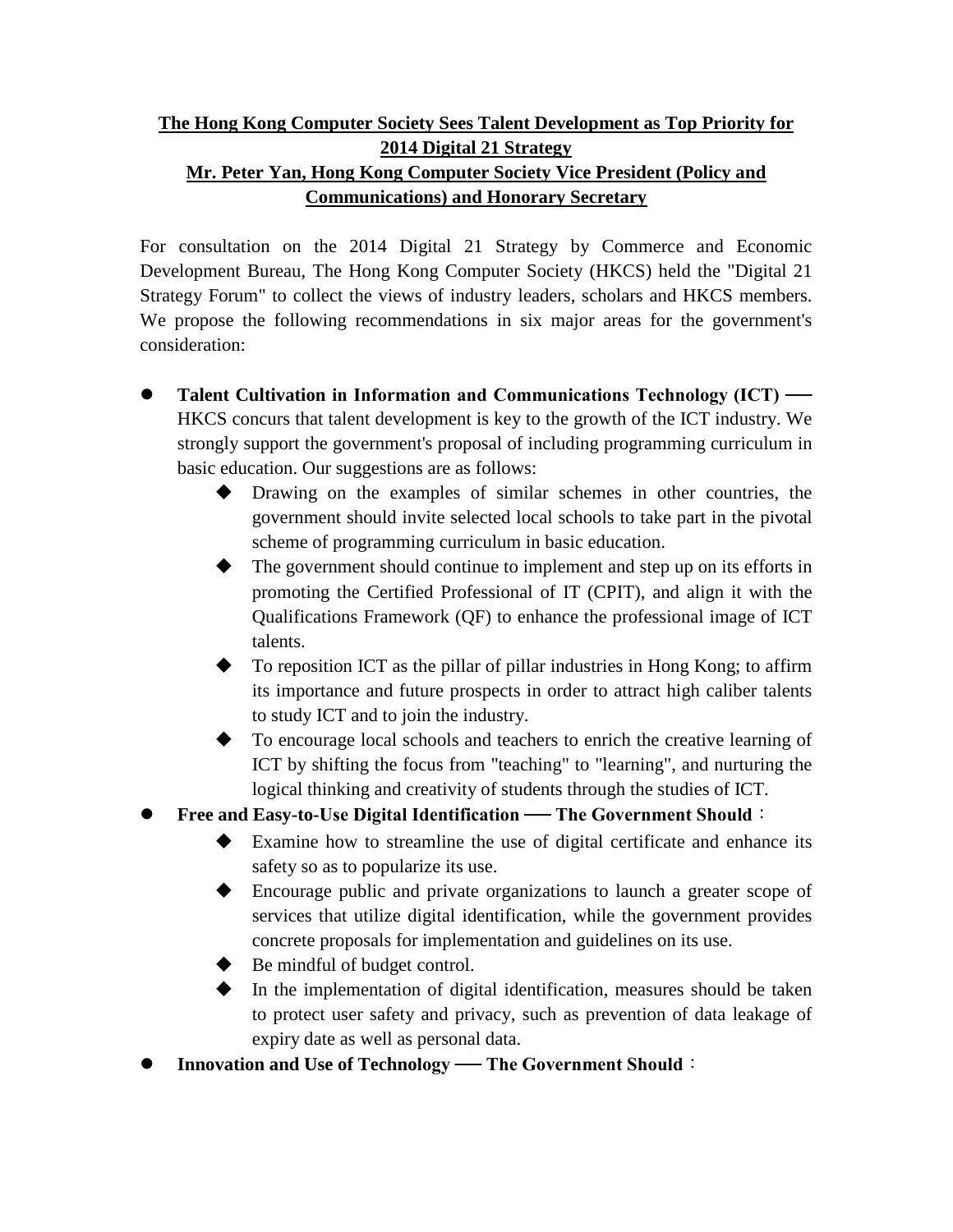- ◆ Increase the budget for technology research and development (R&D) to encourage innovation in technology.
- Fully utilize the fruits of technology innovation by bringing the results of high-value R&D into the business sector for practical use.
- On cloud services for small and medium sized enterprises, the government should facilitate and strengthen education and training in cloud computing, with the view to promoting the use of cloud services among small and medium sized enterprises. It will also create business opportunities for service providers.
- On the use of other new technologies such as big data analytics, Internet of Things, wireless and multi-platform technologies, the government should provide further education and training in technical skills and safety, so as to popularize the use of these new technologies.
- **Internet Connectivity and Information Accessibility HKCS concurs with the** government's measures to extend internet connectivity and public information online to the wider public. Our suggestions are as follows:
	- As the government provides broadband and Wi-Fi services to local schools for promoting electronic learning, it should also offer high quality learning software products to the schools.
	- To encourage public use of government websites, the government should keep the software products on its websites updated, and introduce a greater scope of functionality and services for information delivery.
- **Closer Co-operation with the Mainland**-With the rapid economic development on the Mainland, Hong Kong's competitiveness and strategic importance have been gradually on the wane. The Guangzhou Province might no longer consider Hong Kong as its partner for cooperation. Beyond the building of a "Smarter Hong Kong", HKCS proposes that the 21 Digital Strategy should place emphasis on increasing Hong Kong's competitiveness.
- **Green Information and Technology**  Green technology and environmental protection should be a highlight in the development of technology. Some proposed measures include the launch of green data center and smart traffic lights, reduction of electronic junk and promotion of paperless office. The government should launch further policies on green technology to promote environmental protection.

Talent cultivation is an important concern of HKCS and the ICT sector, since we consider it a critical issue in Hong Kong's development as a knowledge-based economy. For instance, the availability of qualified teachers is a pre-requisite to the inclusion of programming curriculum in basic education. To attract high caliber talents to join the ICT sector, the government must reposition ICT as a widely recognized and valued profession.